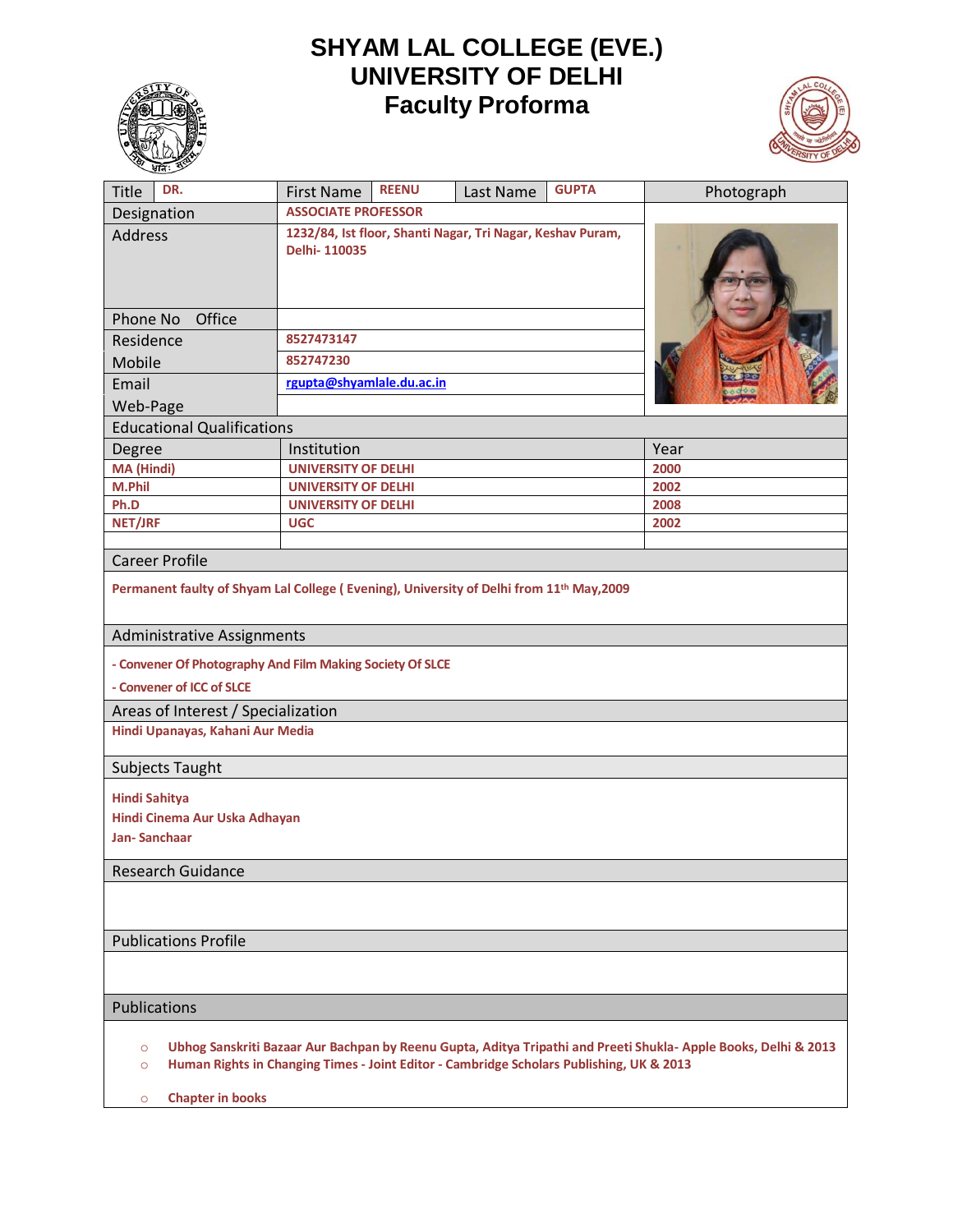| <b>Title of Edited Book</b>                                         | <b>Title of Chapter</b>                                                                   | Publisher (with city/ country) & Year<br>of Publication |  |
|---------------------------------------------------------------------|-------------------------------------------------------------------------------------------|---------------------------------------------------------|--|
| <b>Global Economic Challenges -</b><br><b>Implication for India</b> | Bhumandlikaran ke daur mein<br>streeyon ki badalti chhavi aur uske<br>manak chihn         | <b>Wisdom Publication, Delhi &amp; 2011</b>             |  |
| Stree Sahitya ka Saundra Shastra                                    | Sahitya aur Cinema mein Naya<br>Saundra Shastra Gadti Stree                               | Anamika Publisher and Distributor,<br>New Delhi & 2012  |  |
| <b>Media and the New World Order</b>                                | <b>Media Sahitya Aur Stree Vimarsh</b>                                                    | <b>Wisdom Publication, Delhi &amp; 2012</b>             |  |
| Media Aur Hindi ki Badalti<br>Pravartiyan                           | Television Samachar ki Bhasha: Shaki<br>aur Seemayen                                      | Vani Prakashan, Delhi, India, 2016                      |  |
| <b>Vimarsh Ka Tisra Paksh</b>                                       | Kinnaron Ke Astitav, Asmita Va<br>Adhikaar ke prashan Aur Shesh<br>Samaj ki Nirmam Krurta | Anag Prakashan, New Delhi, India,<br>2016               |  |
| Dinkar Aur Saanskritik Rashtryaad                                   | Rashtryaad ka Badlta Chehra Aur<br>Dinkar ka Kavya                                        | Natraaj Prakashan, Delhi, India,<br>2017                |  |
| <b>Premchand ki Prasangikta</b>                                     | Parde Par Premchand Ka sansaar:<br>vaasviktaa ki kalatmak Prastuti                        | Natraaj Prakashan, Delhi, India,<br>2017                |  |
| Dr. Ambedkar: ek vyaktitav,<br>bahupaksheeyAayaam                   | Vartmaan Shiksha vyavstha aur<br>Bhimrao Ambedkar: ek anusheelan                          | Apple Books, New Delhi, 2017                            |  |

## Conference Organization/ Presentations

## *Conference Organization*

| Year    | <b>Details</b>                                                                  | <b>Sponsoring/Organising Agency</b>                   |
|---------|---------------------------------------------------------------------------------|-------------------------------------------------------|
| 2017-18 | Departmental Seminar on Vaishvik Sandarbhon mein Samachar<br>Ka Badalta Swaroop | <b>Department of Hindi, SLCE</b>                      |
| 2017-18 | Organised lecture by Prof. Anil Rai, Department of Hindi DU                     | <b>Department of Hindi, SLCE</b>                      |
| 2018-19 | Organized workshop on filmmaking                                                | <b>Photography and film making</b><br>society of SLCE |

*Conference Presentation*

| <b>Title of Lecture/Paper</b>                                        | <b>Nature of Programme</b>                        | Date of<br>presentation       | <b>Sponsoring Agency</b>                                                       |
|----------------------------------------------------------------------|---------------------------------------------------|-------------------------------|--------------------------------------------------------------------------------|
| Media mein Stree Chhavi aur Manak Chihn                              | <b>National Seminar</b>                           | 28Aug 2010                    | <b>Ewing Christrian</b><br><b>College, Allahabad</b>                           |
| Brijbhasha ke lokgeeto kaa stree path                                | Rashtiya Lekhika<br><b>Sammelan</b>               | <b>Jan 2015</b>               | Kanodia PG Mahila<br>Mahavidhalaya, Jaipur                                     |
| Lok Sahitya va Paramparao mein vyakt<br><b>Stree Man"</b>            | <b>National</b><br><b>Seminar</b>                 | Feb, 2015                     | organised by Sahid<br><b>Bhagat Singh college,</b><br>Delhi University,        |
| Bharat mein jati vyvshtha : vaastvikta aur<br>vibheeshika            | <b>National Seminar</b>                           | 13-14 jan<br>2015             | <b>Organised by PGDAV</b><br>College, DU                                       |
| Hindi Bhasha Aur BhashaVigyaan:<br>Samkallen Sandarbh Aur Chnautiyan | <b>National Seminar</b>                           | 13-14 jan<br>2015             | <b>Organised by PGDAV</b><br>College, DU                                       |
| Sansahitya Me Muharvare Aur Lakoktiya                                | <b>National Seminar on</b><br><b>Sant Sahitya</b> | <b>27-28 Nov</b><br>2015      | <b>Rajasthan University,</b><br><b>Jaipur</b>                                  |
| Vartman<br>Paripekshya Me Takniki Vikas Aur Hindi                    | <b>Hindi Pakhwada in MTNL</b>                     | Sept, 2015-<br>16             | <b>MTNL, DELHI</b>                                                             |
| Samkaaleen Jivan Me Kabir Ki Prasangikta                             | <b>Two Day Internationa</b><br><b>Seminar</b>     | 30-31<br>Jan, 2018            | <b>Atma Ram Sanatan</b><br><b>Dharma College, DU</b>                           |
| Vartman Shiksha Vyavastha Aur Bhim Rao<br>Ambedkar: Ek Anusheelan    | <b>International Seminar</b>                      | 14 <sup>th</sup><br>Feb, 2018 | <b>Organised by the</b><br><b>Department of Political</b><br>Science, SLCE, DU |
| Padmawat mein Stree Dharm v Gender ki<br>Avdharana                   | <b>International Seminar</b>                      | 30 Jan 2019                   | <b>Organized by The ARSD</b><br>College, DU                                    |